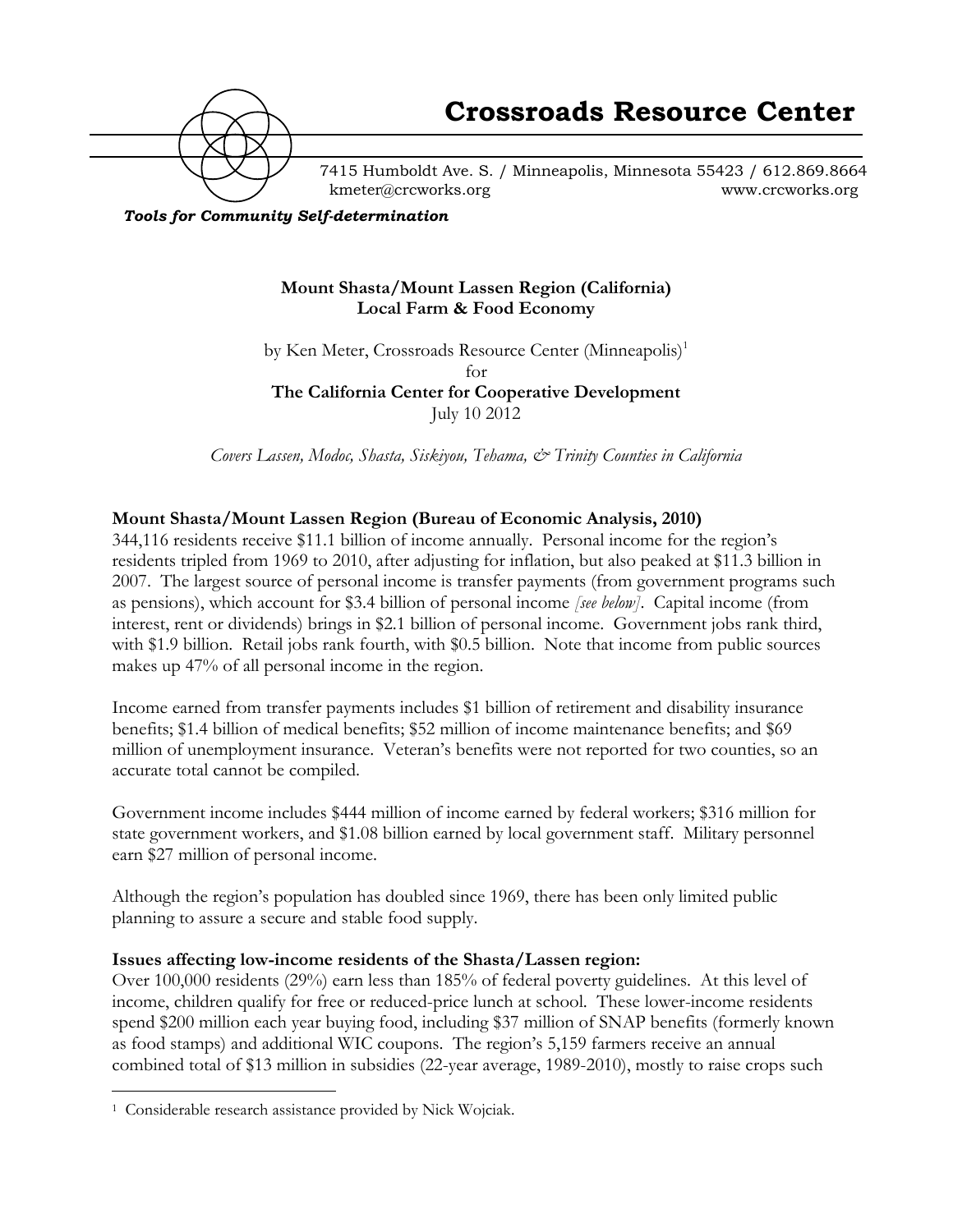as corn or soybeans that are sold as commodities, not to feed local residents. *Data from Federal Census of 2000, Bureau of Labor Statistics, & Bureau of Economic Analysis.*

7% percent of the region's households (over 25,000 residents) earn less than \$10,000 per year. *Source: Federal Census American Community Survey 2006-2010.*

21% of all adults aged 18-64 in California carry no health insurance. *Source: Centers for Disease Control, 2010.*

# **Food-related health conditions:**

28% of California residents report that they eat five or more servings of fruit or vegetables each day. 72% do not. The rate of adequate fruit and vegetable consumption declined from 32% in 1996. This is a key indicator of health, since proper fruit and vegetable consumption has been connected to better health outcomes. *Source: Centers for Disease Control, 2009.*

51% of the state's adults report they have at least 30 minutes of moderate physical activity five or more days per week, or vigorous physical activity for 20 or more minutes three or more days per week. This is an improvement from the 46% rate in 2001. *Source: Centers for Disease Control, 2009.*

9% of California residents have been diagnosed with diabetes, up from 7% in 2004. *Source: Centers for Disease Control, 2010.* Medical costs for treating diabetes and related conditions in the Shasta/Lassen Region are estimated at \$200 million per year. Costs for the state of California as a whole total \$21.6 billion. *Source: American Diabetes Association cost calculator*. This is two-thirds the value of all farm commodities produced in the state.

62% of the state's residents are overweight (37%) or obese (25%). The rate of obesity has increased dramatically from 15% in 1995. *Source: Centers for Disease Control, 2010.*

# **The region's farms (Agricultural Census, 2007)**

*Agriculture Census data for 2007 were released February 4, 2009*

*The Census of Agriculture defines a "farm" as "an operation that produces, or would normally produce and sell, \$1,000 or more of agricultural products per year."*

*Land:*

- 5,159 farms. This is 6% of California farms.
- The Shasta/Lassen Region had 15% more farms in 2007 than in 2002. Some of this may be due to census takers making better contact with small farms.
- 463 (9%) of these are 1,000 acres or more in size.
- 2,786 (54%) farms are less than 50 acres.
- Average farm size is 524 acres, significantly more than the state average of 313 acres.
- The region has 2.7 million acres of land in farms.
- This amounts to 11% of the state's farmland.
- The Shasta/Lassen Region holds 337,000 acres of harvested cropland.
- 473,000 of these acres are irrigated.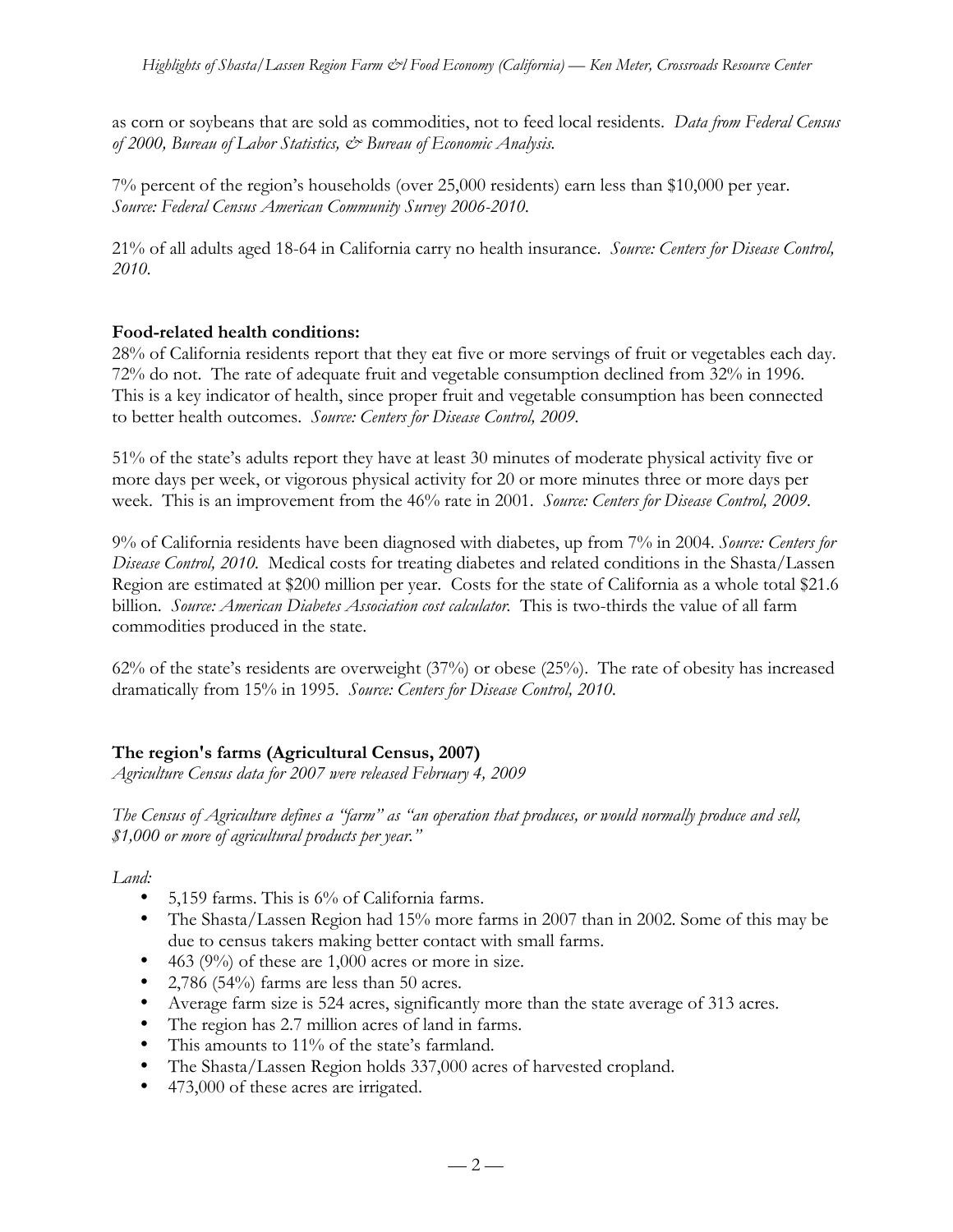• Average value of land and buildings per farm was \$1.2 million. This was almost half the 2007 state average of \$2 million.

# *Sales:*

*With the exception of foods sold directly to consumers (see below), farmers typically sell commodities to wholesalers, brokers or manufacturers that require further processing or handling to become consumer items. The word "commodities" is used in this report to mean the crops and livestock sold by farmers through these wholesale channels. The term "products" encompasses commodity sales, direct sales, and any other sales.*

- The region's farmers sold \$454 million of crops and livestock in 2007.
- Farm product sales increased by 40% from 2002 to 2007.
- At least \$293 million of crops were sold. *Note that data for sales of crops in Shasta County were suppressed by the USDA in an effort to protect confidentiality, so this total is incomplete.*
- Over \$116 million of livestock and products were sold. *Note that data for sales of livestock in Shasta County were suppressed by the USDA in an effort to protect confidentiality, so this total is incomplete.*
- 3,245 (63%) of the region's farms sold less than \$10,000 of products in 2007.
- Total sales from these small farms were \$6.9 million, 2% of the region's farm product sales.
- 587 (11%) of the region's farms sold more than \$100,000 of products.
- Total sales from these larger farms were at least \$401 million, over 88% of the region's farm product sales. *Note that data for sales of over \$100,000 in Trinity County were suppressed by the USDA in an effort to protect confidentiality, so this total and percentage are incomplete.*
- 68% of the region's farms (3,523 of 5,159) reported net losses in 2007. This is more than the California state average of 57%.
- 494 (10%) of the region's farmers collected a combined total of \$4.8 million of federal subsidies in 2007. *Note that the Bureau of Economic Analysis reports government payments to farmers of more than \$7 million for 2007.*

**Top farm products of Shasta/Lassen Region (2007).** *Note: \*\* denotes sales data has been suppressed.*

| Product                        | \$ millions |
|--------------------------------|-------------|
| Cattle and calves              | 105         |
| Fruits, tree nuts, and berries | $104**$     |
| Forage crops (hay, etc.)       | 58**        |
| Ornamentals                    | 49**        |
| Vegetables                     | $32**$      |
| Milk                           | 14          |
| Wheat                          | 11**        |

*Production Expenses:*

- Hired farm labor was the largest single expense for Shasta/Lassen Region farmers in 2007, totaling \$85 million (20% of production expenses).
- Farmers charged \$45 million to depreciation (10%).
- Supplies, repairs, and maintenance cost farmers \$37 million (8%).
- Feed purchases totaled \$35 million (8%).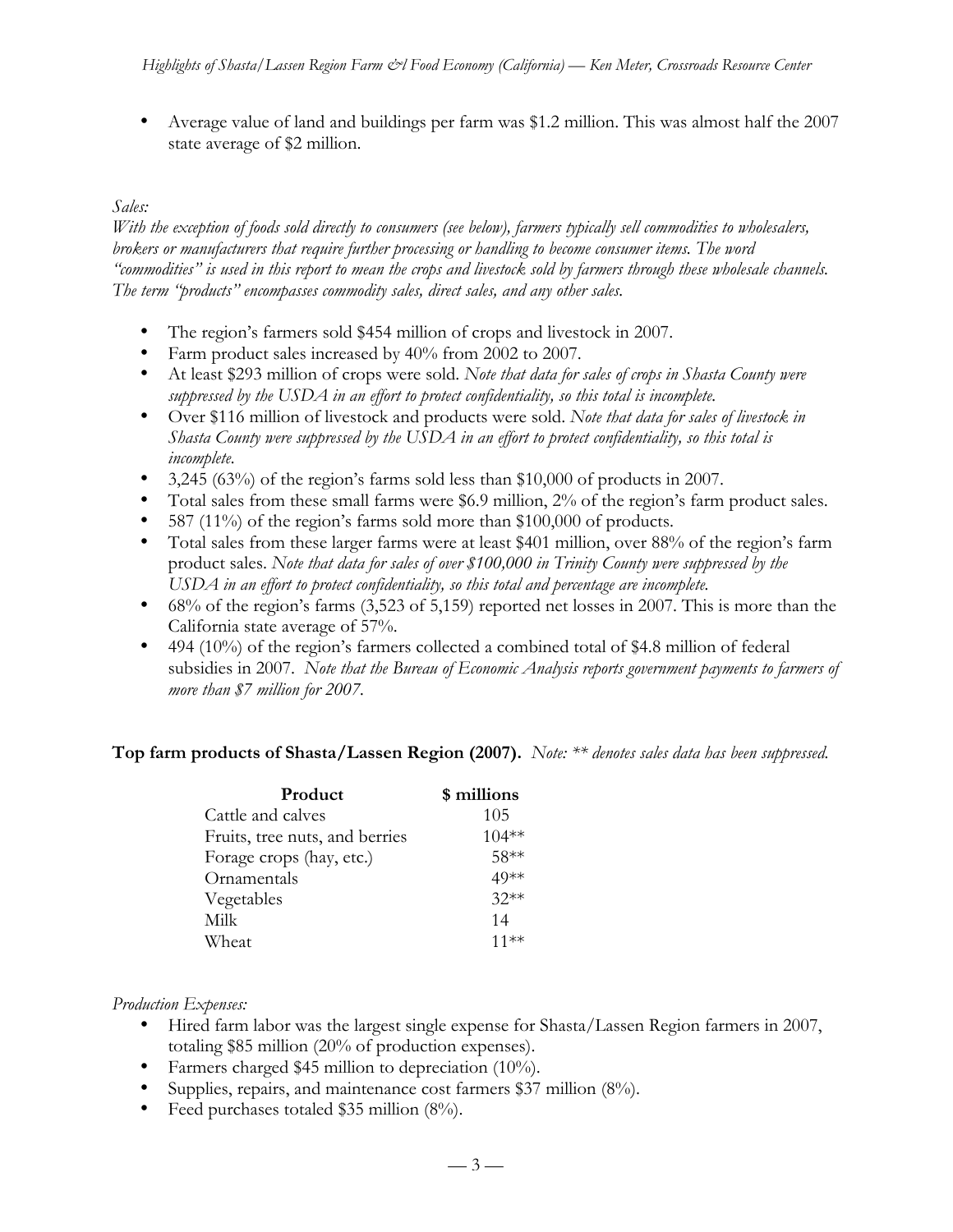- Gasoline, fuels, and oil costs totaled \$32 million (7%).
- Land and building rental cost farmers \$30 million (7%).
- Interest expenses were \$29 million  $(7\%)$ .
- Fertilizer, lime, and soil conditioners totaled \$28 million (6%).

# *Cattle & Dairy:*

- 2,219 farms hold an inventory of 262,000 cattle.
- 154,000 cattle were sold by farmers in 2007 for total sales of \$105 million.
- 1,824 farms raise beef cows.
- 122 farms raise milk cows.
- 17 farms produced corn for silage.
- 1,083 farms produced 855,000 tons of forage crops (hay, etc.) on 235,000 acres.
- 746 farms sold at least \$58 million of forage. *Note that data for sales of forage in Lassen, Shasta, and Trinity counties were suppressed by the USDA in an effort to protect confidentiality, so this total is incomplete.*

# *Other Livestock & Animal Products:*

- 188 farms hold an inventory of 1,712 hogs and pigs.
- 177 farms sold 2,452 hogs and pigs in 2007.
- 446 farms hold an inventory of 22,000 sheep and lambs.
- 535 farms sold \$1.9 million worth of sheep, goats, and lambs in 2007.
- 600 farms hold an inventory of 11,000 laying hens*.*
- 30 farms raise broiler chickens.
- 31 farms engage in aquaculture.
- 462 farms raise horses and ponies.

# *Grains, Oil Seeds, & Edible Beans:*

- 165 farms produced \$26 million of grains, oil seeds, and edible beans.
- 17 farms produced 119,000 bushels of corn on 602 acres. *Note that data for sales of corn were suppressed in 3 of 4 corn producing counties.*
- 84 farms produced at least 1.8 million bushels of wheat on over 20,000 acres, worth more than \$11 million. *Note that data for bushels, acreage, and sales of wheat in Shasta County were suppressed by the USDA in an effort to protect confidentiality, so these totals are incomplete.*

*Vegetables & Melons (some farmers state that Ag Census data does not fully represent vegetable production):*

- 156 farms worked 12,000 acres to produce vegetables, worth at least \$32 million. *Note that data for sales of vegetables in Tehama and Trinity counties were suppressed by the USDA in an effort to protect confidentiality, so this total is incomplete.*
- This represents a decrease of 12 in the number of farms (from 169) since 2002 levels.
- 32 farms raised potatoes*.*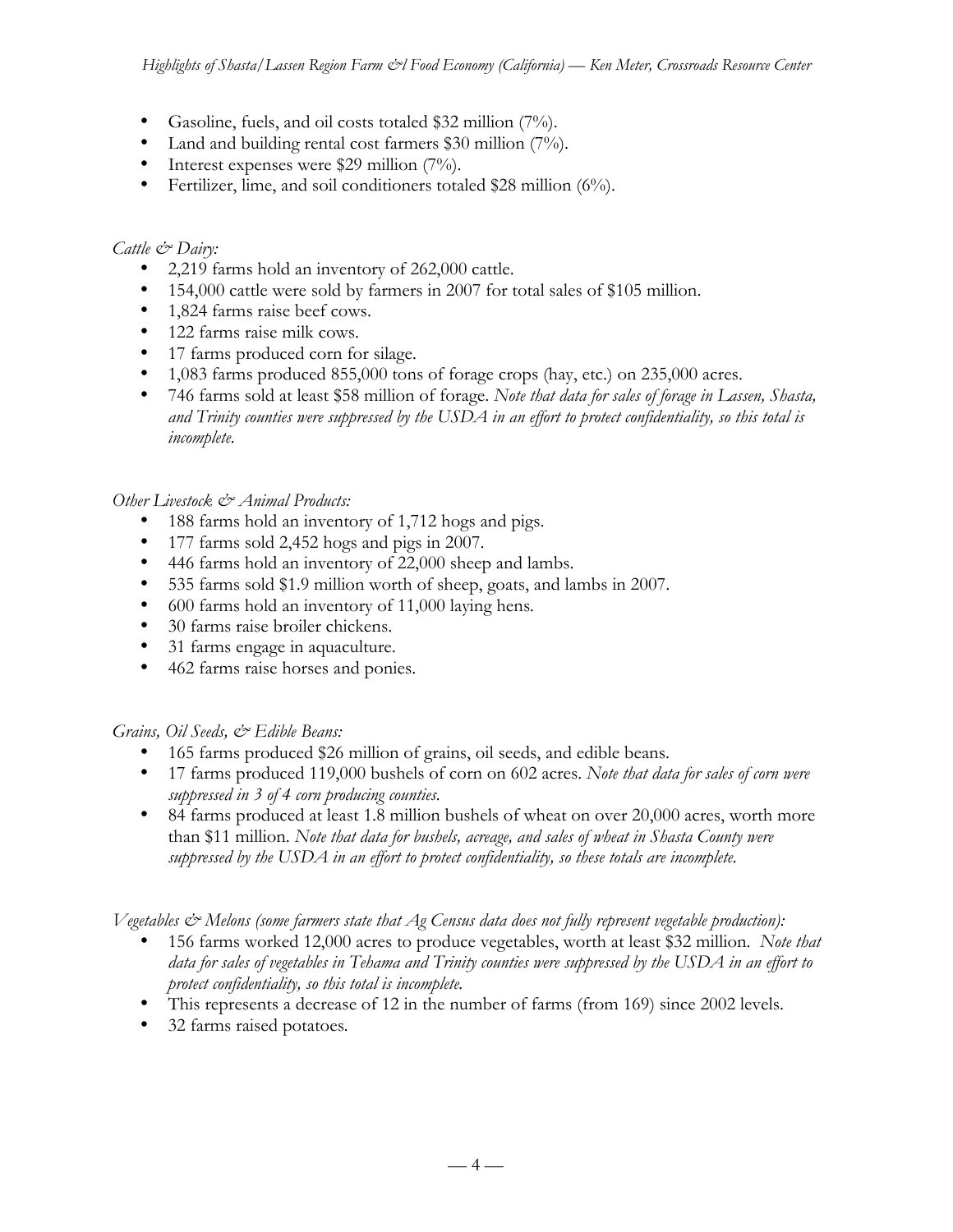*Fruits (some farmers state that Ag Census data does not fully represent fruit production):*

- 1,023 farms in the region hold 40,000 acres of orchards.
- 1,002 farms sold at least \$104 million of fruits, nuts, and berries*. Note that data for sales of fruits, nuts, and berries in Modoc County were suppressed by the USDA in an effort to protect confidentiality, so this total is incomplete.*

## *Nursery & Greenhouse Plants:*

- 75 farms sold at least \$49 million worth of ornamentals in 2007. *Note that data for sales of ornamentals in Lassen, Modoc, and Shasta counties were suppressed by the USDA in an effort to protect confidentiality, so this total is incomplete.*
- This represents a decrease of 27% in the number of farms (from 103) since 2002.
- 10 farms sold Christmas trees.

# *Direct & Organic Sales:*

- 614 farms sell \$2.2 million of food products directly to consumers. This is a 33% increase of number of farms (462 in 2002) selling direct, and a 9% increase in direct sales over 2002 sales of \$2 million.
- This amounts to 0.5% of farm product sales, more than the national average of 0.4%.
- Tehama County leads the region in direct sales, with \$923,000.
- 97 farms in the region sold \$13 million of organic products, accounting for 2% of California's organic sales.
- For comparison, 3,235 farms in California sold \$657 million of organic food products.
- 53 farms market through community supported agriculture (CSA).
- 338 farms produce and sell value-added products.

## *Conservation Practices:*

- 1,073 farms use conservation methods such as no-till, limited tilling, filtering field runoff to remove chemicals, fencing animals to prevent them from entering streams, etc.
- 1,299 farms practice rotational or management intensive grazing.
- 195 farms generate energy or electricity on the farm.

## *Other Crops:*

- 12 farms produced oats.
- 44 farms produced at least 820,000 bushels of barley on over 9,669 acres, worth more than \$3.1 million. *Note that data for bushels and acreage of barley in Shasta County, and data for sales of barley in Shasta and Tehama counties were suppressed by the USDA in an effort to protect confidentiality, so these totals are incomplete.*
- 6 farms produced 2,950 tons of rice on 915 acres.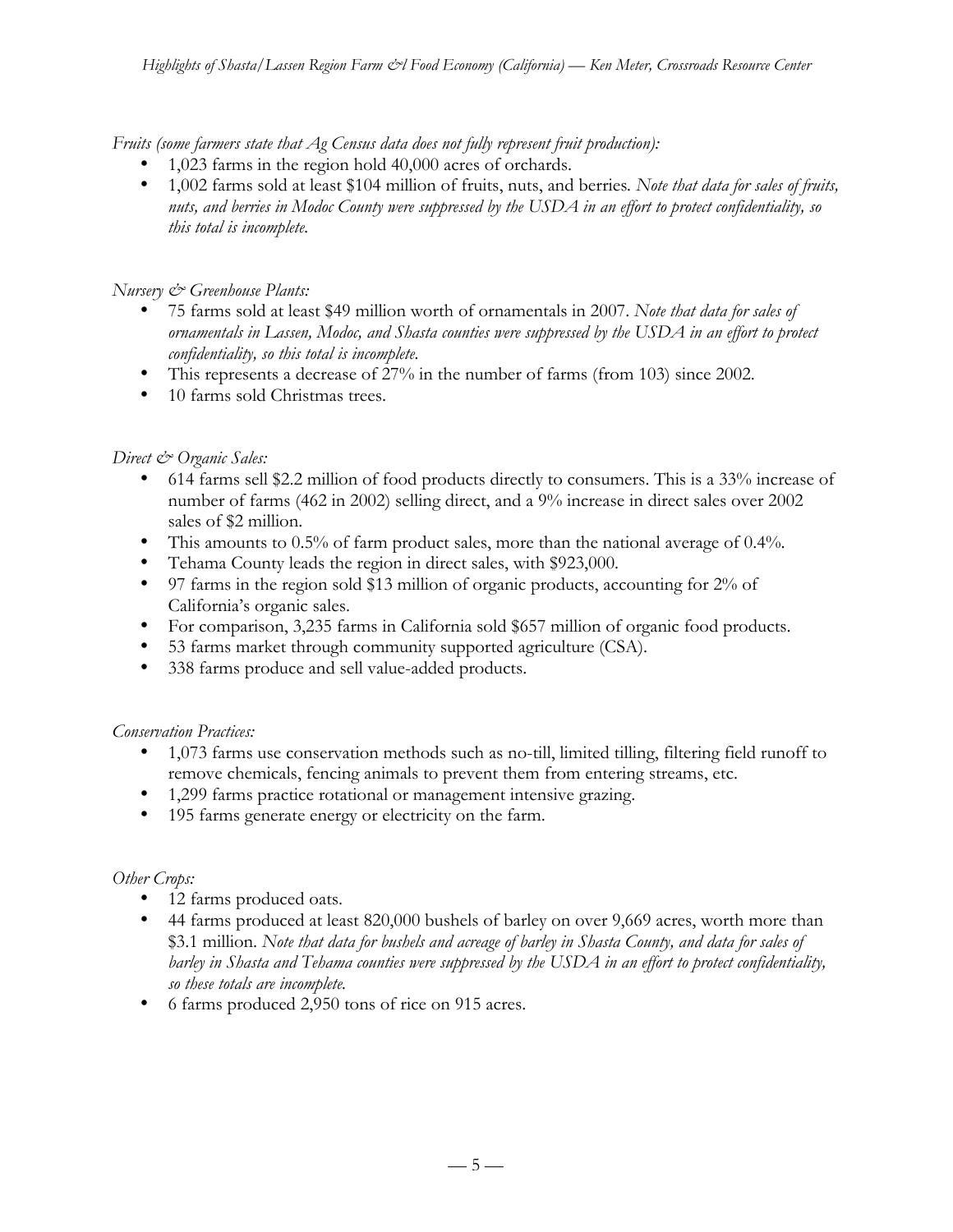| Small family farms:             | Farms | Percent | Acres       | <b>Percent</b> |
|---------------------------------|-------|---------|-------------|----------------|
| Limited-resource                | 853   | 17%     | 147,858     | $5\%$          |
| Retirement                      | 1,268 | 25%     | 251,334     | $9\%$          |
| Residential/lifestyle           | 1,614 | 31%     | 308,881     | $11\%$         |
| Farming occupation/lower sales  | 757   | $15\%$  | 338,385     | 13%            |
| Farming occupation/higher sales | 175   | $3\%$   | $*252,279$  | $9\%$          |
| Large family farms              | 130   | $3\%$   | $**399,680$ | 15%            |
| Very large family farms         | 113   | $2\%$   | 499,186     | 18%            |
| Nonfamily farms                 | 249   | $5\%$   | **448,802   | $17\%$         |
| Total                           | 5,159 |         | 2,646,405   |                |

## **Limited-resource farms and others in the Shasta/Lassen region (Census of Agriculture, 2007)**

*\*\* Note: signifies that data has been suppressed to protect confidentiality.*

*Definition of terms (Agricultural Census 2007):*

**Limited-resource farms** have market value of agricultural products sold gross sales of less than \$100,000, and total principal operator household income of less than \$20,000.

**Retirement farms** have market value of agricultural products sold of less than \$250,000, and a principal operator who reports being retired.

**Residential/lifestyle farms** have market value of agricultural products sold of less than \$250,000, and a principal operator who reports his/her primary occupation as other than farming.

**Farming occupation/lower-sales farms** have market value of agricultural products sold of less than \$100,000, and a principal operator who reports farming as his/her primary occupation.

**Farming occupation/higher-sales farms** have market value of agricultural products sold of between \$100,000 and \$249,999, and a principal operator who reports farming as his/her primary occupation.

**Large family farms** have market value of agricultural products sold between \$250,000 and \$499,999.

**Very large family farms** have market value of agricultural products sold of \$500,000 or more.

**Nonfamily farms are farms** organized as nonfamily corporations, as well as farms operated by hired manager.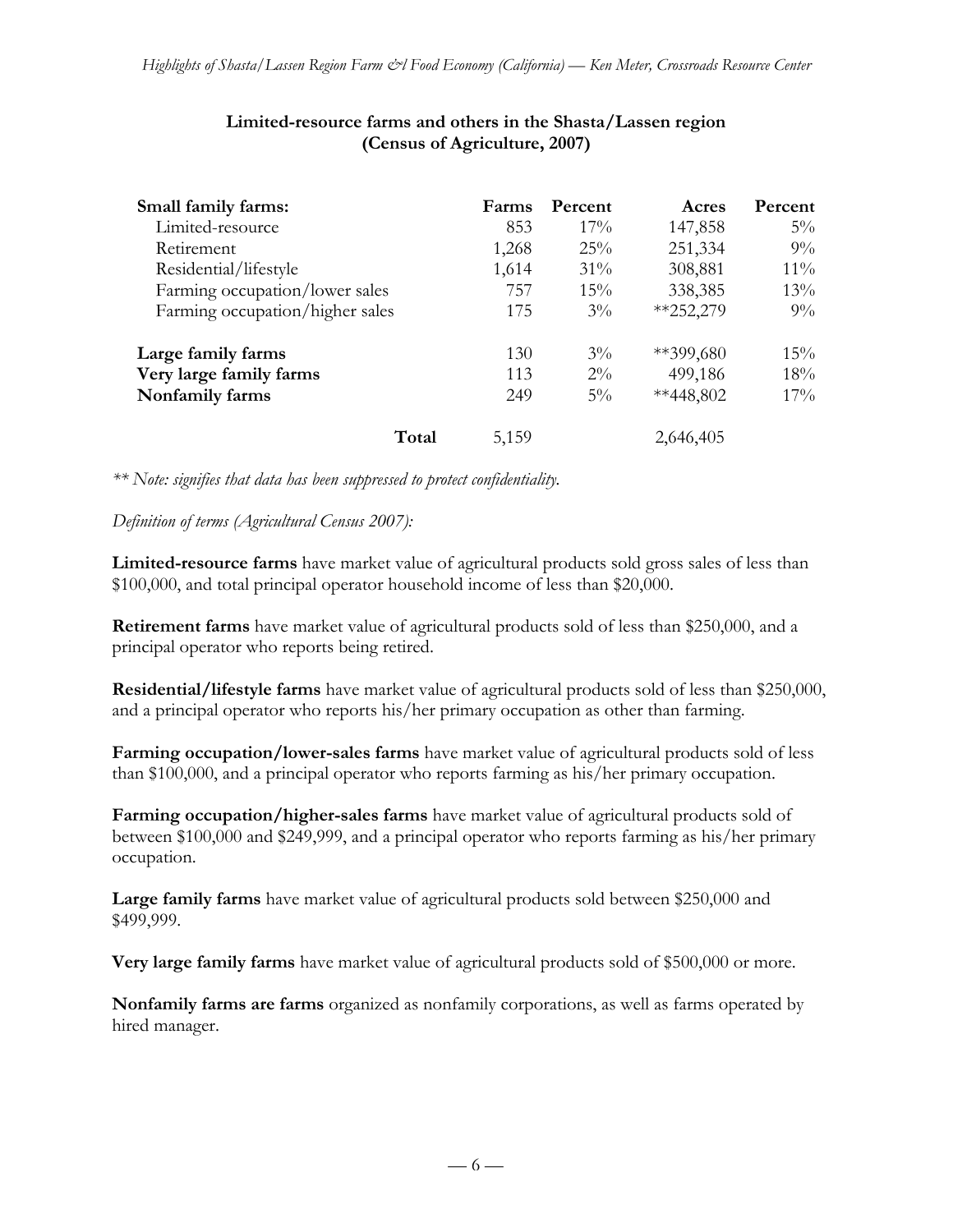# **County and State Highlights**

## **Lassen County highlights (Agriculture Census 2007):**

- 459 farms,  $10\%$  more than in 2002.
- Lassen County has 459,000 acres of land in farms.
- Farmers sold \$55.5 million of products in 2007.
- \$36.5 million (66%) of these sales were crops.
- \$19 million (34%) of these sales were livestock.
- The most prevalent farm size is 50 to 179 acres, with 126 farms (27%) in this category.
- The next most prevalent is 10 to 49 acres, with 98 (21%) farms.
- 72 farms  $(16\%)$  are 1,000 acres or more.
- 165 farms (36%) are less than 50 acres.
- 282 farms (61%) sold less than \$10,000 in farm products.
- 59 farms (13%) sold more than \$100,000 in farm products.
- Lassen County ranks 3rd in California for acreage of mint for oil, *but acreage figures were suppressed by the USDA in an effort to protect confidentiality.*
- The county ranks  $8<sup>th</sup>$  in the state for inventory of pheasants, with 3,470.
- Lassen County ranks tenth in the state for acreage of nursery stock, *but acreage figures were suppressed by the USDA in an effort to protect confidentiality.*
- 55 farms sold \$171,000 of food directly to consumers. This is a 45% increase in the number of farms selling direct (38 in 2002), and a 64% increase in direct sales over 2002 sales of \$104,000.
- Direct sales were 0.3% of farm product sales, less than the national average of 0.4%.

# **Modoc County highlights (Agriculture Census 2007):**

- 448 farms,  $5\%$  more than in 2002.
- Modoc County has 598,000 acres of land in farms.
- Farmers sold \$70.8 million of products in 2007.
- \$43.6 million (62%) of these sales were crops.
- \$27.2 million (38%) of these sales were livestock.
- The most prevalent farm size is 1,000 acres or more, with 103 farms (23%) in this category.
- The next most prevalent farm sizes are both 50 to 179 acres, with 95 (21%) farms, and 180 to 499 acres, also with 95 (21%) farms.
- 103 farms  $(23\%)$  are 1,000 acres or more.
- 96 farms (21%) are less than 50 acres.
- 198 farms (44%) sold less than \$10,000 in farm products.
- 120 farms (27%) sold more than \$100,000 in farm products.
- Modoc County ranks  $3<sup>rd</sup>$  in California, and  $8<sup>th</sup>$  in the United States for acreage of wild rice, with 3,921.
- The county ranks  $4<sup>th</sup>$  in the state for acreage of barley, with 2,724.
- Modoc County ranks eighth in the state for acreage of forage crops (hay, etc.), with 87,000.
- 25 farms sold \$51,000 of food directly to consumers. This is a 31% decrease in the number of farms selling direct (36 in 2002), and a 74% decrease in direct sales since 2002 sales of \$198,000.
- Direct sales were 0.1% of farm product sales, one quarter the national average of 0.4%.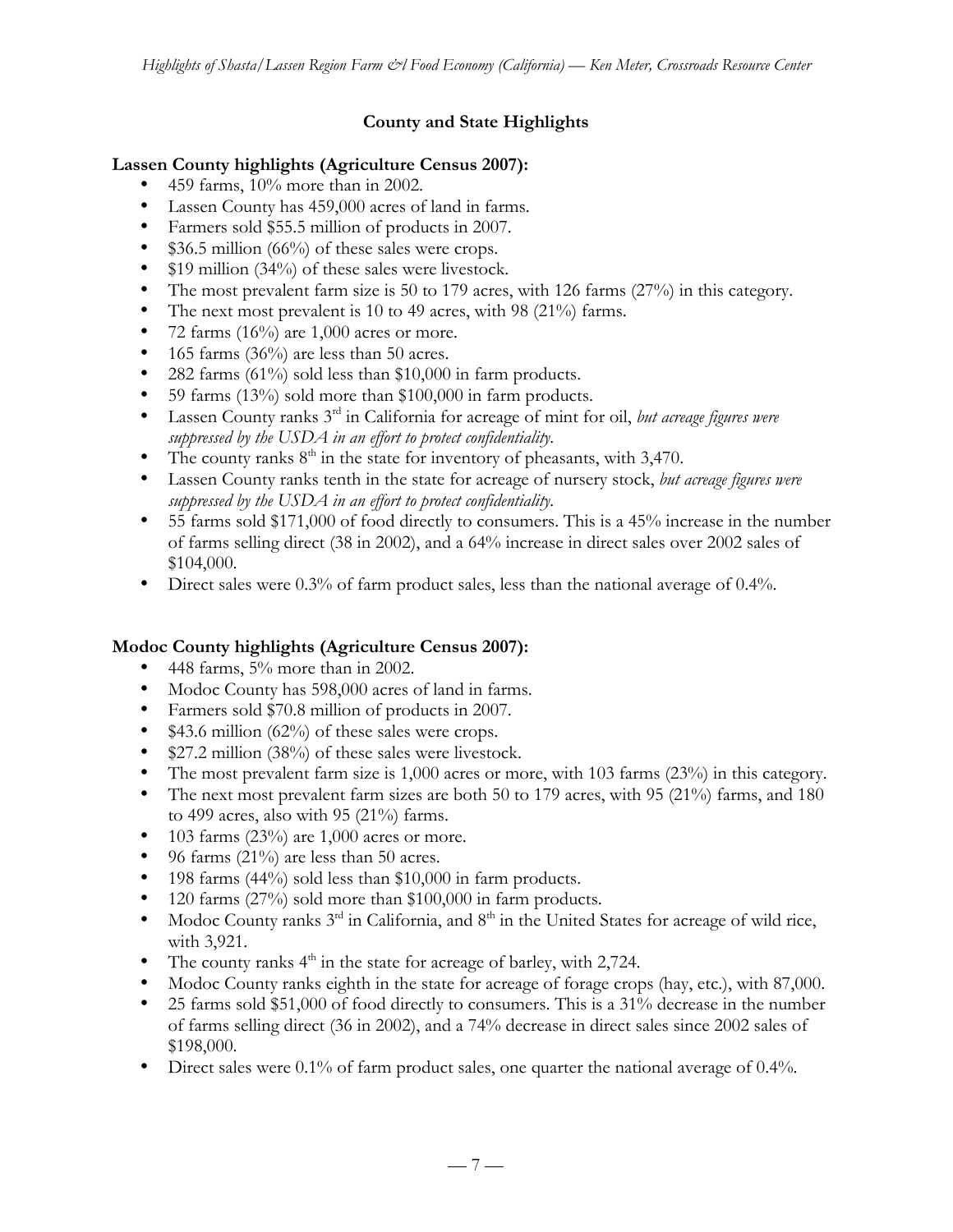## **Shasta County highlights (Agriculture Census 2007):**

- 1,473 farms, 31% more than in 2002.
- Shasta County has 391,000 acres of land in farms.
- Farmers sold \$45 million of products in 2007.
- *Data for crop and livestock sales in Shasta County were suppressed by the USDA in an effort to protect confidentiality.*
- The most prevalent farm size is 10 to 49 acres, with 528 farms (36%) in this category.
- The next most prevalent is 1 to 9 acres, with 495 (34%) farms.
- 77 farms  $(5\%)$  are 1,000 acres or more.
- 1,023 farms (69%) are less than 50 acres.
- 1,140 farms (77%) sold less than \$10,000 in farm products.
- 60 farms (4%) sold more than \$100,000 in farm products.
- Shasta County ranks  $1<sup>st</sup>$  in California, and  $4<sup>th</sup>$  in the United States for acreage of wild rice, with 5,097.
- The county ranks  $4<sup>th</sup>$  in the state for acreage of mint for oil, with 710.
- Shasta County ranks ninth in the state, and ninth in the country for acreage of olives, with 984.
- The county ranks  $10<sup>th</sup>$  in California for inventory of bee colonies, with 25,000.
- 237 farms sold \$616,000 of food directly to consumers. This is a 57% increase in the number of farms selling direct (151 in 2002), and a 29% increase in direct sales over 2002 sales of \$478,000.
- Direct sales were 1.4% of farm product sales, more than 3 times the national average of  $0.4\%$ .

## **Siskiyou County highlights (Agriculture Census 2007):**

- 846 farms, 6% more than in 2002.
- Siskiyou County has 598,000 acres of land in farms.
- Farmers sold \$136.4 million of products in 2007.
- \$107.7 million (79%) of these sales were crops.
- \$28.7 million (21%) of these sales were livestock.
- The most prevalent farm size is 10 to 49 acres, with 229 farms (27%) in this category.
- The next most prevalent is 50 to 179 acres, with 228 (27%) farms.
- 100 farms  $(12\%)$  are 1,000 acres or more.
- 309 farms (37%) are less than 50 acres.
- 510 farms (60%) sold less than \$10,000 in farm products.
- 137 farms (16%) sold more than \$100,000 in farm products.
- Siskiyou County ranks  $2<sup>nd</sup>$  in California for acreage of potatoes, with 4,766.
- The county ranks  $3^{rd}$  in the state for acreage of barley, with 4,317.
- Siskiyou County ranks ninth in the state for acreage of forage crops (hay, etc.), with 75,000.
- 83 farms sold \$312,000 of food directly to consumers. This is a slight decrease in the number of farms selling direct (88 in 2002), and a 39% decrease in direct sales since 2002 sales of \$512,000.
- Direct sales were 0.2% of farm product sales, one half the national average of 0.4%.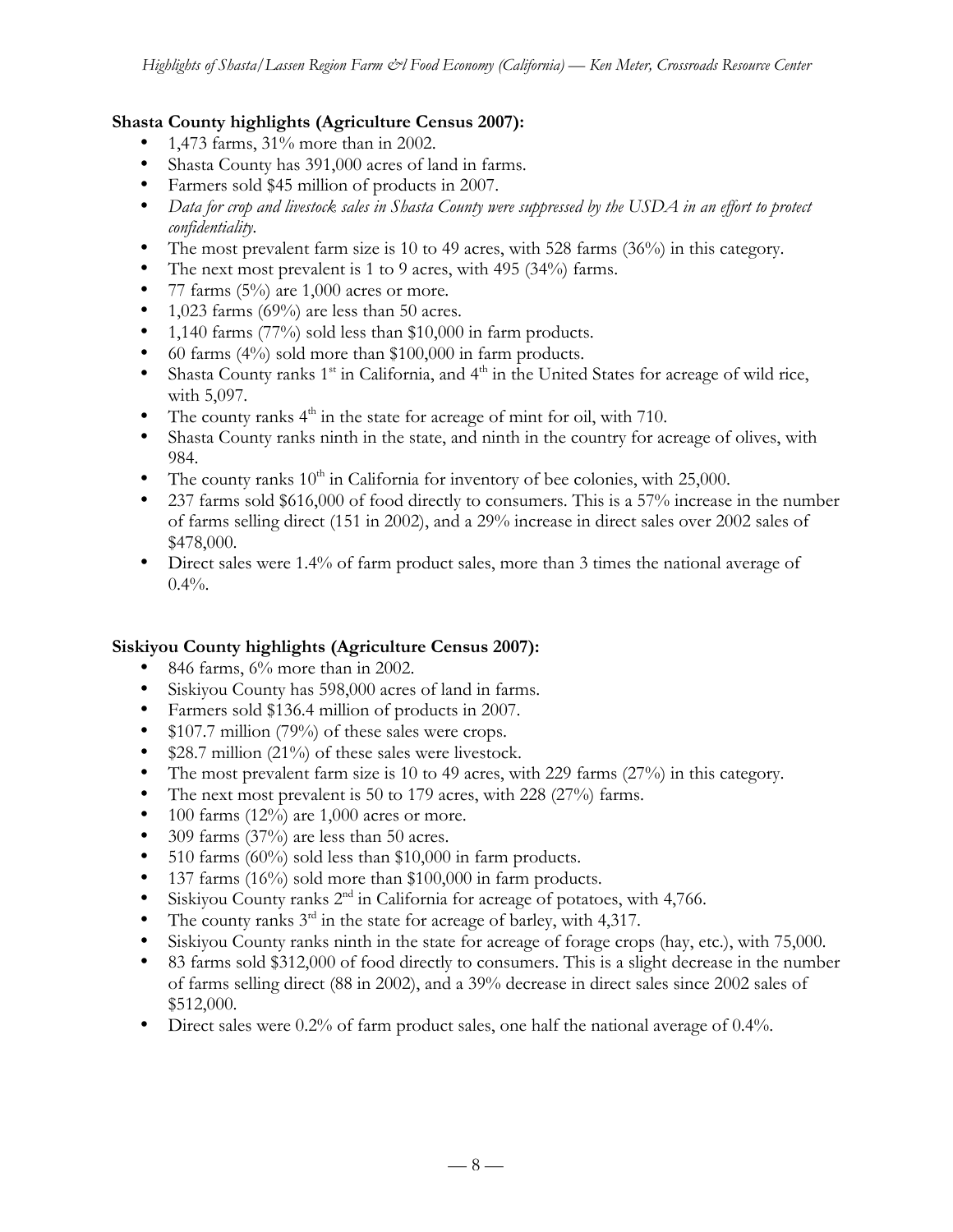## **Tehama County highlights (Agriculture Census 2007):**

- 1,752 farms, 11% more than in 2002.
- Tehama County has 532,000 acres of land in farms.
- Farmers sold \$143 million of products in 2007.
- \$104 million (73%) of these sales were crops.
- \$39 million (27%) of these sales were livestock.
- The most prevalent farm size is 10 to 49 acres, with 811 farms (46%) in this category.
- The next most prevalent is 50 to 179 acres, with 331 (19%) farms.
- 97 farms  $(6\%)$  are 1,000 acres or more.
- 1,102 farms (63%) are less than 50 acres.
- 982 farms (56%) sold less than \$10,000 in farm products.
- 205 farms (12%) sold more than \$100,000 in farm products.
- Tehama County ranks  $3^{rd}$  in California and the  $3^{rd}$  in United States for acreage of olives, with 6,160.
- The county ranks  $6<sup>th</sup>$  in both the state, and the country, for acreage of walnuts, with 15,000.
- Tehama County ranks sixth in California and sixth in the country for acreage of plums and prunes, with 7,767.
- 168 farms sold \$923,000 of food directly to consumers. This is a 47% increase in the number of farms selling direct (114 in 2002), and a 47% increase in direct sales over 2002 sales of \$628,000.
- Direct sales were 0.6% of farm product sales, more than the national average of 0.4%.

## **Trinity County highlights (Agriculture Census 2007):**

- 181 farms, 34% more than in 2002.
- Trinity County has 125,000 acres of land in farms.
- Farmers sold \$3 million of products in 2007.
- \$1 million (33%) of these sales were crops.
- \$2 million (67%) of these sales were livestock.
- The most prevalent farm size is 10 to 49 acres, with 63 farms (35%) in this category.
- The next most prevalent is 50 to 179 acres, with 45 (25%) farms.
- 14 farms  $(8\%)$  are 1,000 acres or more.
- 91 farms (50%) are less than 50 acres.
- 133 farms (73%) sold less than \$10,000 in farm products.
- 6 farms (3%) sold more than \$100,000 in farm products.
- Trinity County ranks  $8<sup>th</sup>$  in California for acreage of Christmas trees, with 126.
- 46 farms sold \$89,000 of food directly to consumers. This is a 31% increase in the number of farms selling direct (35 in 2002), and a 46% increase in direct sales over 2002 sales of \$61,000.
- Direct sales were 2.8% of farm product sales, 7 times the national average of 0.4%.

## **State of California highlights (Agriculture Census 2007):**

- 81,000 farms, 2% more than in 2002.
- California has 25 million acres of land in farms.
- Farmers sold \$34 billion of products in 2007.
- \$23 billion (68%) of these sales were crops.
- \$11 billion (32%) of these sales were livestock.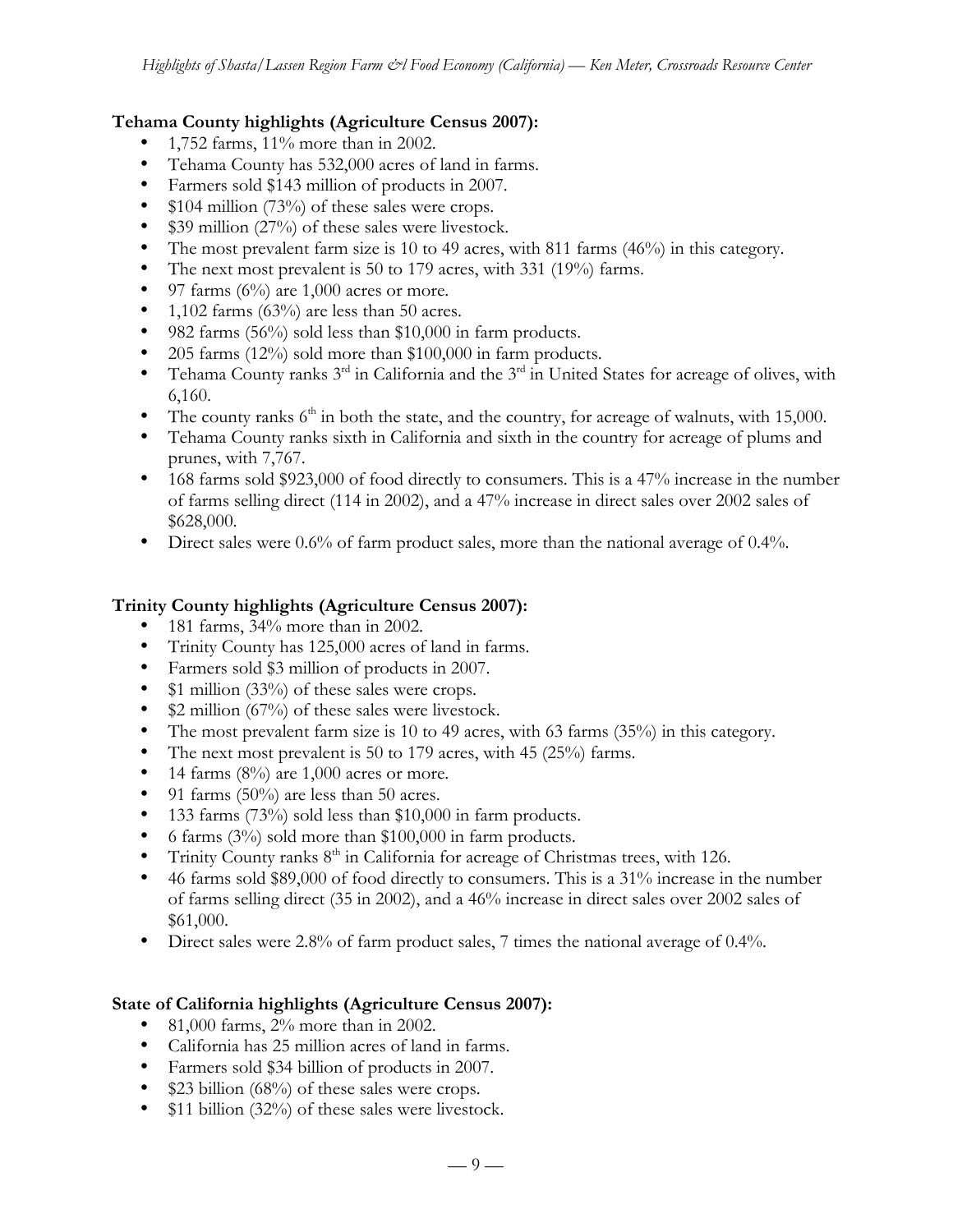- The most prevalent farm size is 10 to 49 acres, with  $28,080$  farms  $(35%)$  in this category.
- The next most prevalent is 1 to 9 acres, with 25,278 (31%) farms.
- 4,455 farms  $(5\%)$  are 1,000 acres or more.
- 53,358 farms  $(66\%)$  are less than 50 acres.
- 37,721 farms (47%) sold less than \$10,000 in farm products.
- 19,041 farms (23%) sold more than \$100,000 in farm products.
- California ranks  $1<sup>st</sup>$  in the United States for sales of agricultural products.
- The state ranks  $1<sup>st</sup>$  in the country for crop sales.
- California ranks first in the country for sales of vegetables, with \$5.4 billion.
- The state ranks  $1<sup>st</sup>$  in the country for sales of fruits, nuts, and berries, with \$11 billion.
- California ranks  $1<sup>st</sup>$  in the United States for sales of ornamentals, with \$3.6 billion.
- The state ranks first in the country for sales of forage crops (hay, etc.), with \$1.1 billion.
- California ranks  $1<sup>st</sup>$  in the country for sales of milk, with \$6.6 billion.
- The state ranks  $1<sup>st</sup>$  in the country for acreage of vegetables, with 1.2 million.
- California ranks first in the United States for acreage of grapes, with 868,000.
- The state ranks  $1<sup>st</sup>$  in the country for acreage of almonds, with 790,000.
- California ranks  $2<sup>nd</sup>$  in the country for sales of livestock and poultry.
- The state ranks second in the country for sales of cotton, with \$586 million.
- California ranks  $2<sup>nd</sup>$  in the United States for acreage of rice, with 531,000.
- The state ranks  $3<sup>rd</sup>$  in the country for sales of sheep and goats, with \$72 million.
- California ranks fourth in the country for sales of horses and ponies, with \$72 million.
- The state ranks  $4<sup>th</sup>$  in the country for inventory of cattle, with 5.5 million.
- California ranks  $5<sup>th</sup>$  in the United States for aquaculture sales, with \$102 million.
- The state ranks fifth in the country for inventory of laying hens, with 21 million.
- California ranks  $5<sup>th</sup>$  in the country for inventory of turkeys, with 6.7 million.
- The state ranks  $7<sup>th</sup>$  in the country for sales of poultry and eggs, with \$1.5 billion.
- California ranks seventh in the United States for sales of cattle, with \$2.5 billion.
- The state ranks  $10<sup>th</sup>$  in the country for inventory of pullets for laying flock replacement, with 4.6 million.
- 7,068 farms sold \$163 million of food directly to consumers. This is a 10% increase in the number of farms selling direct (6,436 in 2002), and a 42% increase in direct sales over 2002 sales of \$114 million.
- Direct sales were 0.5% of farm product sales, more than the national average of 0.4%.
- Statewide vegetable sales totaled \$5.4 billion.
- 3,515 farms farm organically, with a total of 151,000 acres of harvested cropland, and 192,000 acres of pastureland.
- 60,000 acres on 1,399 farms are undergoing organic conversion.
- 3,235 farms in California sold \$657 million of organic food products, including \$553 million of crops (this may include ornamental and greenhouse crops), \$36 million of livestock and poultry, and \$68 million of products from livestock and poultry (such as milk or eggs).
- 953 farms market through community supported agriculture (CSA).
- 2,733 farms produce value-added products.
- 18,000 farms use conservation methods such as no-till, limited tilling, filtering field runoff to remove chemicals, fencing animals to prevent them from entering streams, etc.
- 8,106 farms practice rotational or management intensive grazing.
- 3,230 farms generate energy or electricity on the farms.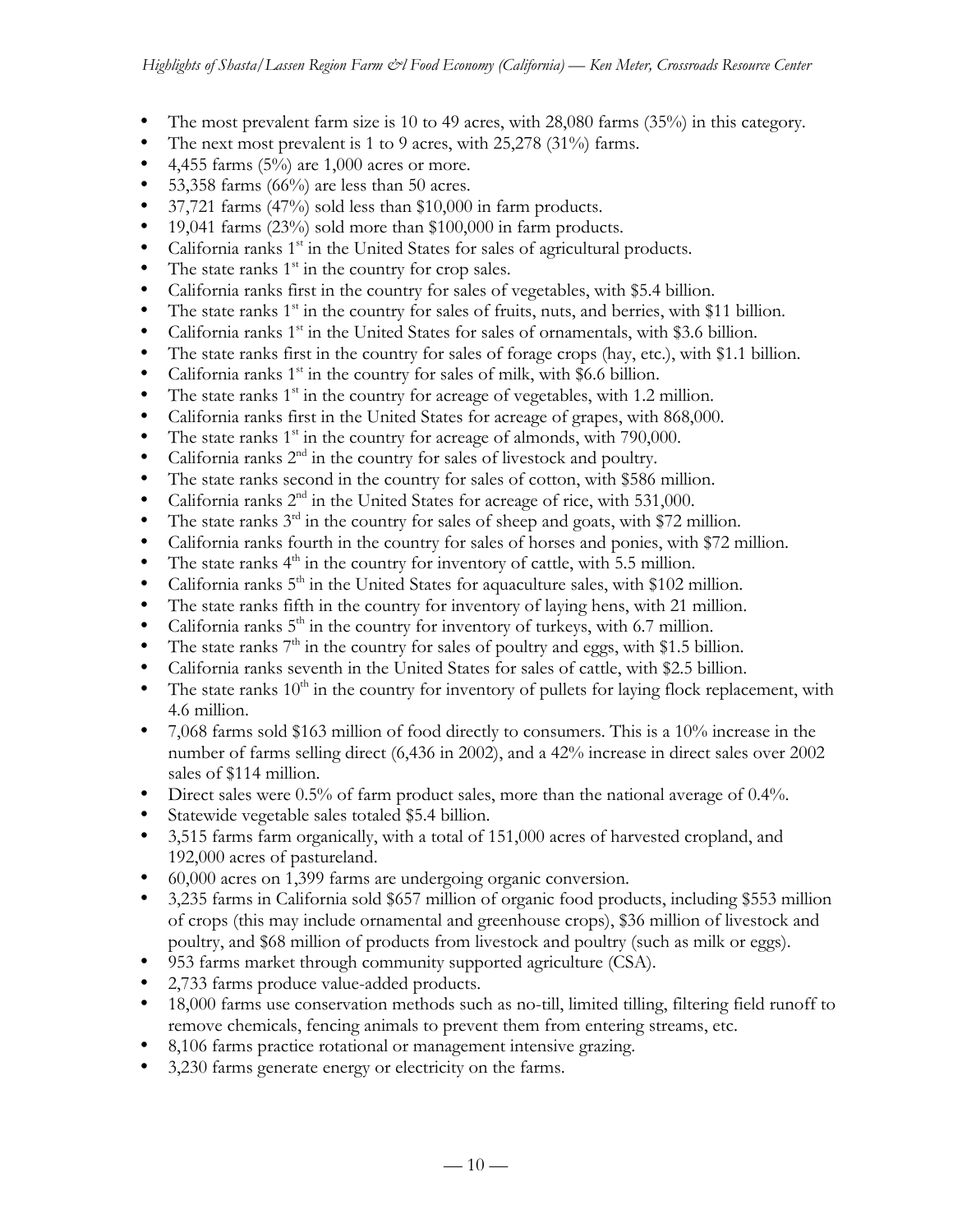## **California's top farm products in 2010 (Economic Research Service)**

*Due to data suppression at the local level, such a chart cannot reasonably be constructed for the region itself. The data in the table and pie chart below are for California as a whole. See chart on next page.*

|                |                 | \$ billions |
|----------------|-----------------|-------------|
| $\mathbf{1}$   | Dairy           | 5.93        |
| $\overline{2}$ | Ornamentals     | 3.77        |
| 3 <sup>7</sup> | Grapes          | 3.20        |
| $\overline{4}$ | Almonds         | 2.84        |
| 5 <sup>5</sup> | Cattle & Calves | 2.09        |
| 6              | Strawberries    | 1.80        |
| 7              | Lettuce         | 1.64        |
| 8              | Tomatoes        | 1.27        |
| 9              | Pistachios      | 1.16        |
| 10             | Walnuts         | 1.06        |
| 11             | Rice            | 0.90        |
| 12             | Hay             | 0.73        |
| 13             | Oranges         | 0.70        |
| 14             | Broccoli        | 0.61        |
| 15             | Carrots         | 0.53        |
| 16             | Cotton          | 0.44        |
| 17             | Avocados        | 0.41        |
| 18             | Celery          | 0.38        |
| 19             | Chicken eggs    | 0.38        |
| 20             | Lemons          | 0.34        |
| 21             | Peaches         | 0.29        |
| 22             | Plums & Prunes  | 0.27        |
| 23             | Turkeys         | 0.26        |
| 24             | Garlic          | 0.26        |
|                |                 |             |

*Note: Broiler hens were also listed among California's top 25 products, but sales figures for these products were not released by ERS, in an effort to protect confidentiality.*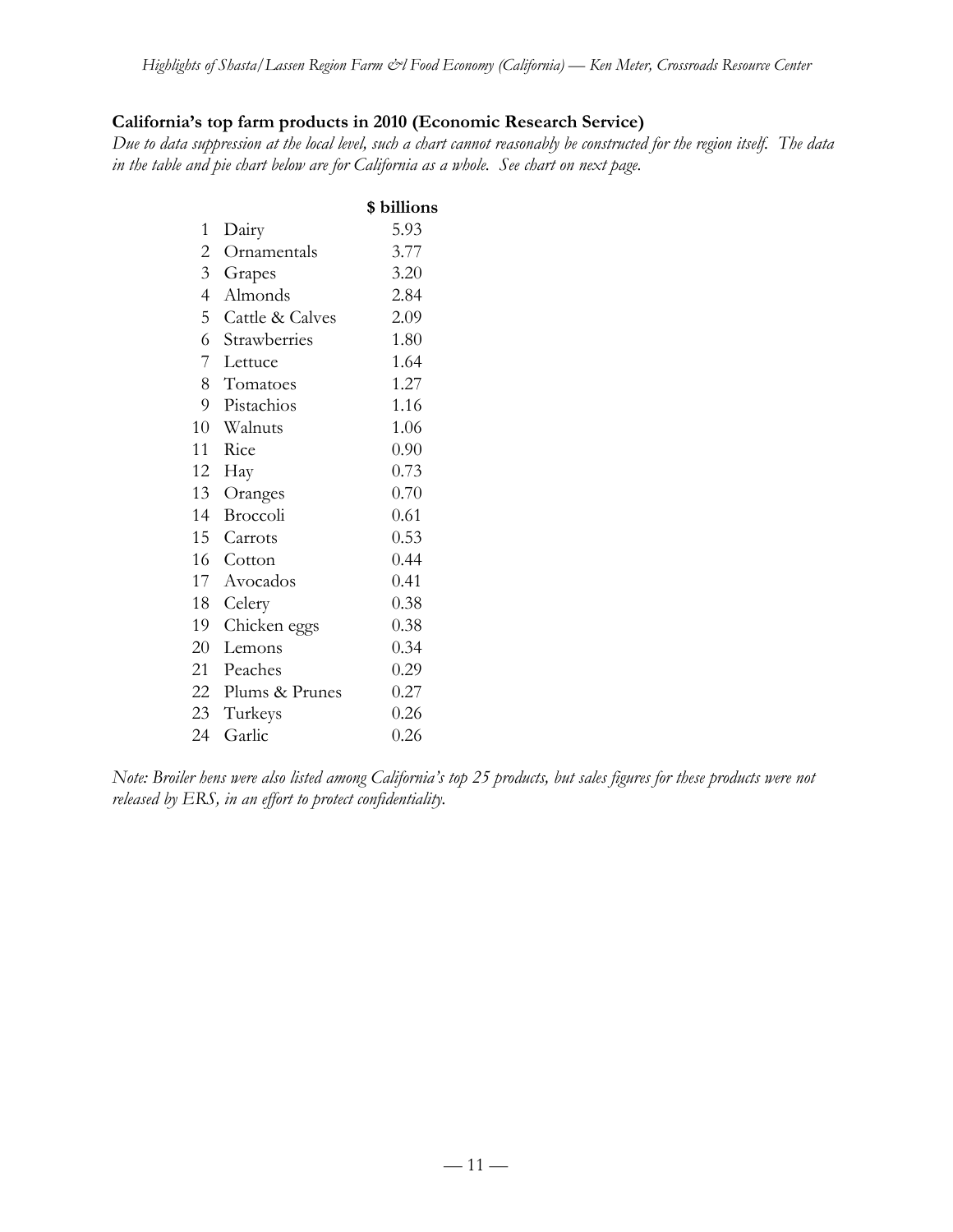# **California's top farm products in 2010 (Economic Research Service)**

*See table on previous page*



**Top Farm Products in California, 2010**

*Source: USDA Economic Research Service*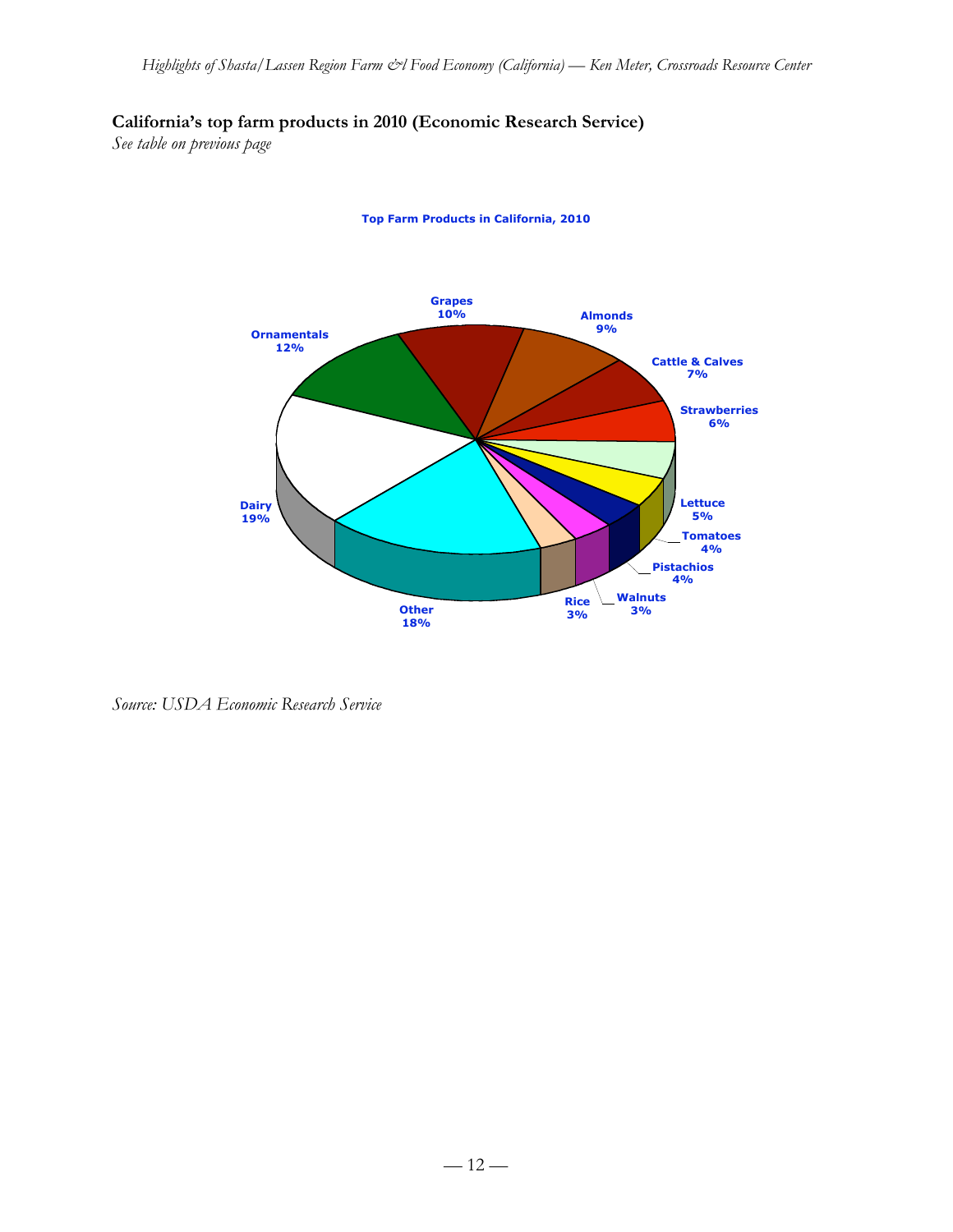## **Balance of Cash Receipts and Production Costs (BEA):**

Mount Shasta/Mount Lassen Region ranchers and farmers sell \$495 million of food commodities per year (1989-2010 average), spending \$473 million to raise them, for an average gain of \$22 million each year. *Note that these sales figures compiled by the BEA may differ from cash receipts recorded by the USDA Agriculture Census (above).*

Overall, farm producers earned \$500 million more selling crops and livestock than they spent to produce these commodities from 1989 to 2010. Yet farm production costs exceeded cash receipts for seven years of that 22-year period. Moreover, 68% of the region's farms and ranches reported that they lost money in 2007 (Ag Census). Shasta/Lassen Region farmers and ranchers earned \$5 million less by selling commodities in 2010 than they earned in 1969 (in 2010 dollars).

Farmers and ranchers earn another \$35 million per year of farm-related income — primarily custom work, and rental income (22-year average for 1989-2010). Federal farm support payments are relatively small, averaging \$13 million per year for the entire region for the same years.

## **The region's consumers:**

*See also information covering low-income food consumption and food-related health conditions, page 1-2 above.* Shasta/Lassen Region consumers spend \$912 million buying food each year, including \$532 million for home use. Most of this food is produced outside the region, so the region's consumers spend about \$800 million per year buying food sourced far away. Only \$2 million of food products (0.5% of farm cash receipts and 0.2% of the region's consumer market) are sold by farmers directly to consumers.

Estimated change in net assets (that is, assets minus liabilities) for all region households combined was a loss of \$1.8 billion in 2009 alone (BLS). This places additional pressure on Shasta/Lassen Region consumers trying to buy food.

# **Farm and food economy summary:**

Farmers gain \$22 million each year producing food commodities, yet spend \$235 million buying inputs sourced outside of the region. Even when farmers make money, these input purchases result in substantial losses to the region as a whole. Overall, farm production creates a loss of \$210 million to the region.

Meanwhile, consumers spend \$800 million buying food from outside. Thus, total loss to the region is \$1 billion of potential wealth *each year*. This loss amounts to more than double the value of all food commodities raised in the region.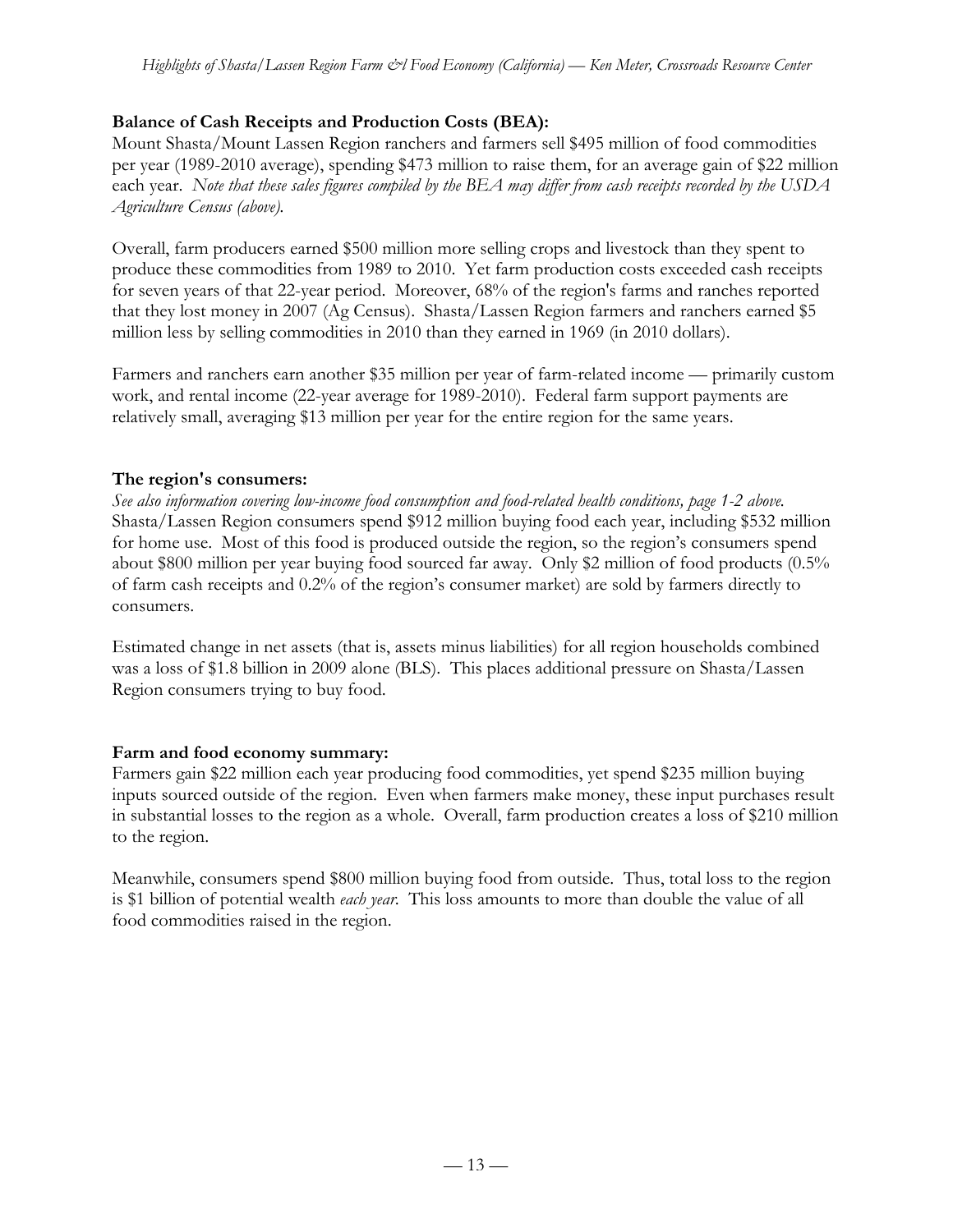#### **Mount Shasta / Mount Lassen Region: markets for food eaten at home (2009):**

The region's residents purchase \$912 million of food each year, including \$532 million to eat at home. Home purchases break down in the following way:

|                                     | millions |
|-------------------------------------|----------|
| Meats, poultry, fish, and eggs      | \$116    |
| Fruits & vegetables                 | 98       |
| Cereals and bakery products         | 68       |
| Dairy products                      | 57       |
| "Other," incl. Sweets, fats, & oils | 193      |

If Shasta/Lassen Region residents purchased \$5.00 of food for home use directly from the region's farmers each week, this would generate \$89 million of new farm income for the region.

#### **Lassen County: markets for food eaten at home (2009):**

Lassen County residents purchase \$93 million of food each year, including \$54 million to eat at home. Home purchases break down in the following way:

|                                     | millions |
|-------------------------------------|----------|
| Meats, poultry, fish, and eggs      | \$12     |
| Fruits & vegetables                 | 10       |
| Cereals and bakery products         |          |
| Dairy products                      |          |
| "Other," incl. Sweets, fats, & oils | 20       |

## **Modoc County: markets for food eaten at home (2009):**

Modoc County residents purchase \$26 million of food each year, including \$15 million to eat at home. Home purchases break down in the following way:

|                                     | millions |
|-------------------------------------|----------|
| Meats, poultry, fish, and eggs      | \$3.2    |
| Fruits & vegetables                 | 2.7      |
| Cereals and bakery products         | 1.9      |
| Dairy products                      | 1.6      |
| "Other," incl. Sweets, fats, & oils | 54       |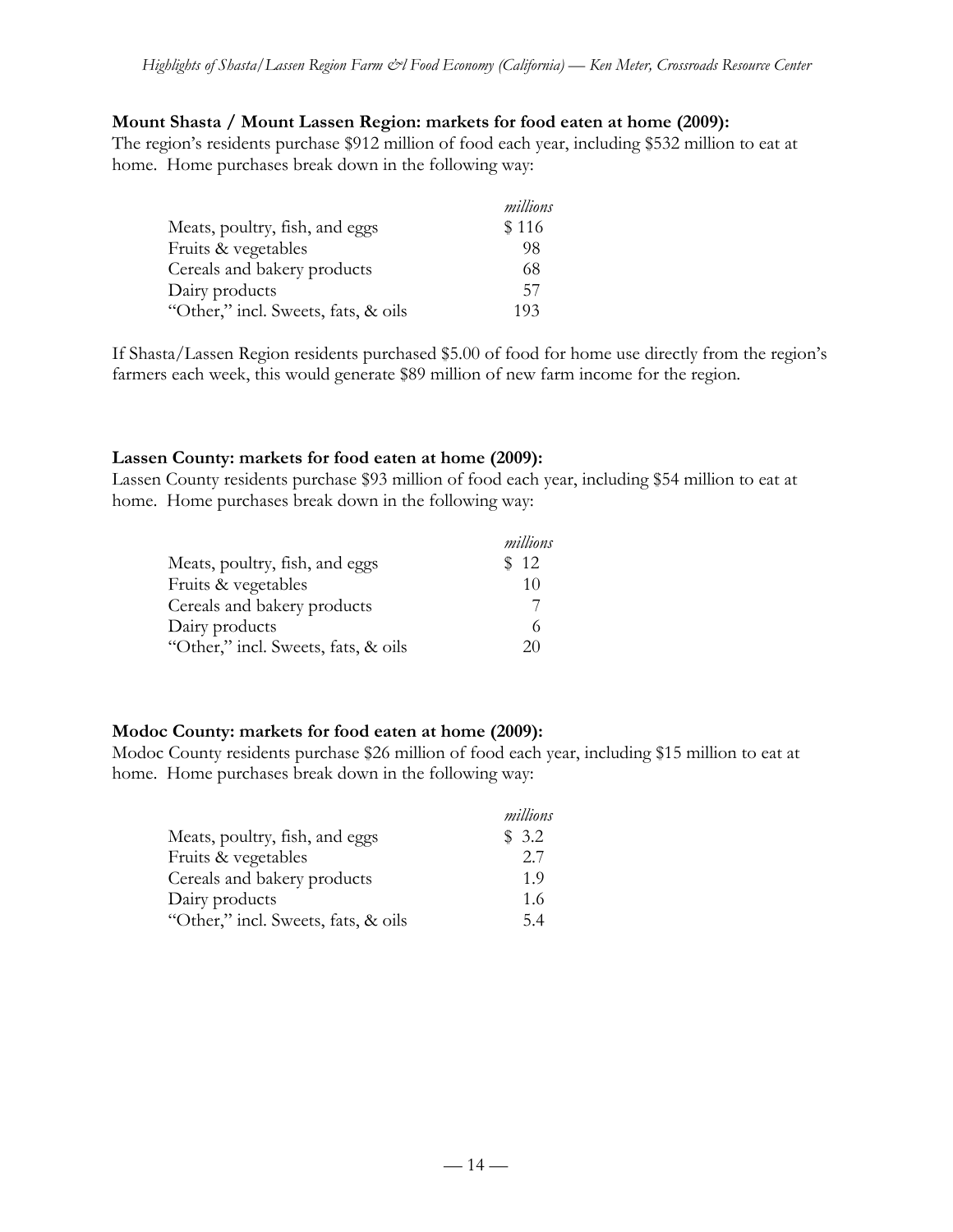#### **Shasta County: markets for food eaten at home (2009):**

Shasta County residents purchase \$471 million of food each year, including \$274 million to eat at home. Home purchases break down in the following way:

|                                     | millions |
|-------------------------------------|----------|
| Meats, poultry, fish, and eggs      | -60      |
| Fruits & vegetables                 | 50       |
| Cereals and bakery products         | 35       |
| Dairy products                      | 30       |
| "Other," incl. Sweets, fats, & oils | 100      |

#### **Siskiyou County: markets for food eaten at home (2009):**

Siskiyou County residents purchase \$119 million of food each year, including \$69 million to eat at home. Home purchases break down in the following way:

|                                     | millions |
|-------------------------------------|----------|
| Meats, poultry, fish, and eggs      | \$15     |
| Fruits & vegetables                 | 13       |
| Cereals and bakery products         |          |
| Dairy products                      |          |
| "Other," incl. Sweets, fats, & oils | 25       |

## **Tehama County: markets for food eaten at home (2009):**

Tehama County residents purchase \$167 million of food each year, including \$97 million to eat at home. Home purchases break down in the following way:

|                                     | millions |
|-------------------------------------|----------|
| Meats, poultry, fish, and eggs      | \$ 21    |
| Fruits & vegetables                 | 18       |
| Cereals and bakery products         | 12       |
| Dairy products                      | 10       |
| "Other," incl. Sweets, fats, & oils | 35       |

## **Trinity County: markets for food eaten at home (2009):**

Trinity County residents purchase \$36 million of food each year, including \$21 million to eat at home. Home purchases break down in the following way:

|                                     | millions |
|-------------------------------------|----------|
| Meats, poultry, fish, and eggs      | \$ 4.6   |
| Fruits & vegetables                 | 3.9      |
| Cereals and bakery products         | 2.7      |
| Dairy products                      | 2.3      |
| "Other," incl. Sweets, fats, & oils | 77       |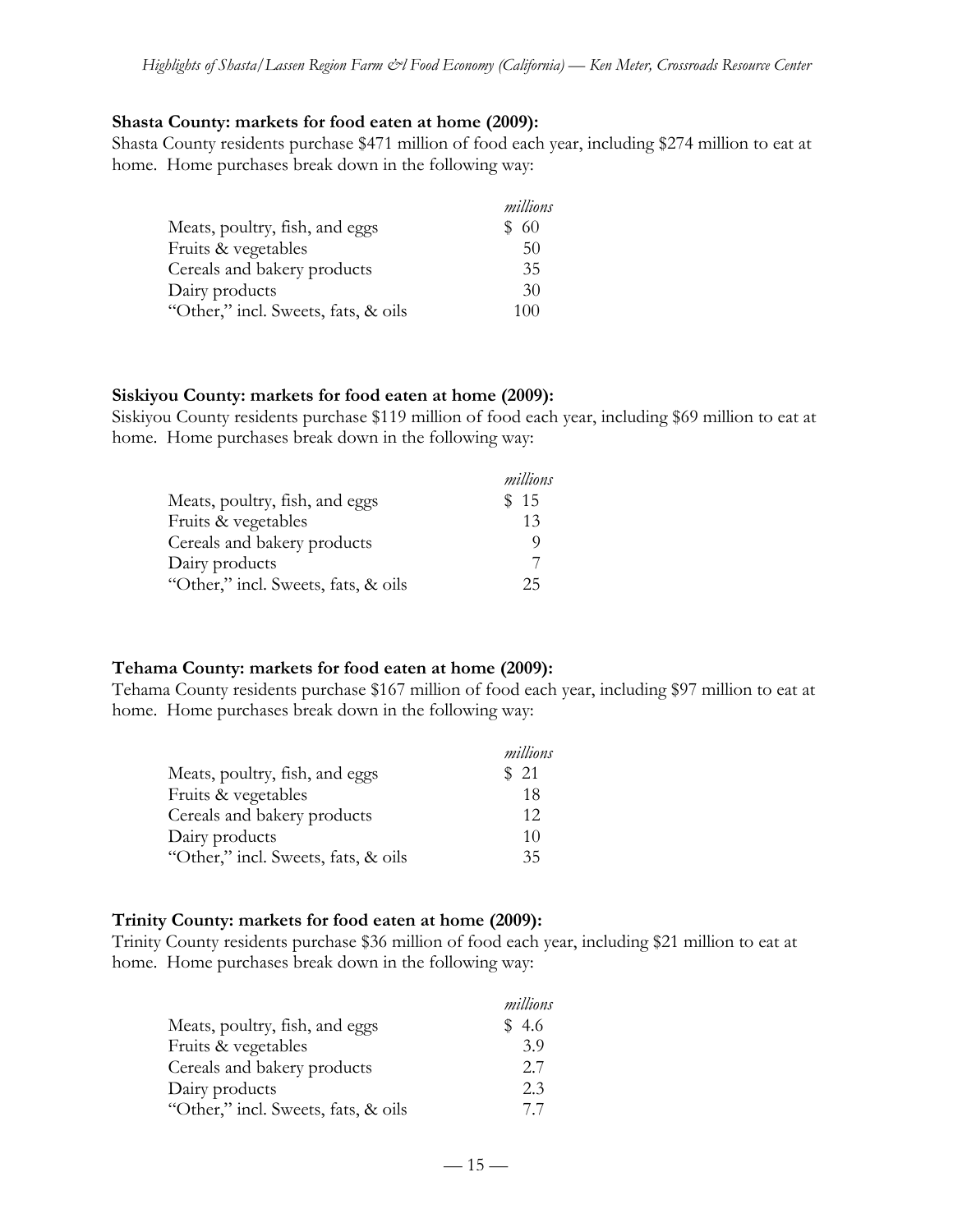#### **Chico: markets for food eaten at home (2009):**

Chico residents purchase \$584 million of food each year, including \$340 million to eat at home. Home purchases break down in the following way:

|                                     | millions |
|-------------------------------------|----------|
| Meats, poultry, fish, and eggs      | \$74     |
| Fruits & vegetables                 | 63       |
| Cereals and bakery products         | 44       |
| Dairy products                      | 36       |
| "Other," incl. Sweets, fats, & oils | 124      |

#### **Redding Metro area: markets for food eaten at home (2009):**

Redding metro residents purchase \$959 million of food each year, including \$559 million to eat at home. Home purchases break down in the following way:

|                                     | millions |
|-------------------------------------|----------|
| Meats, poultry, fish, and eggs      | \$122    |
| Fruits & vegetables                 | 103      |
| Cereals and bakery products         | 72       |
| Dairy products                      | 60       |
| "Other," incl. Sweets, fats, & oils | 203      |